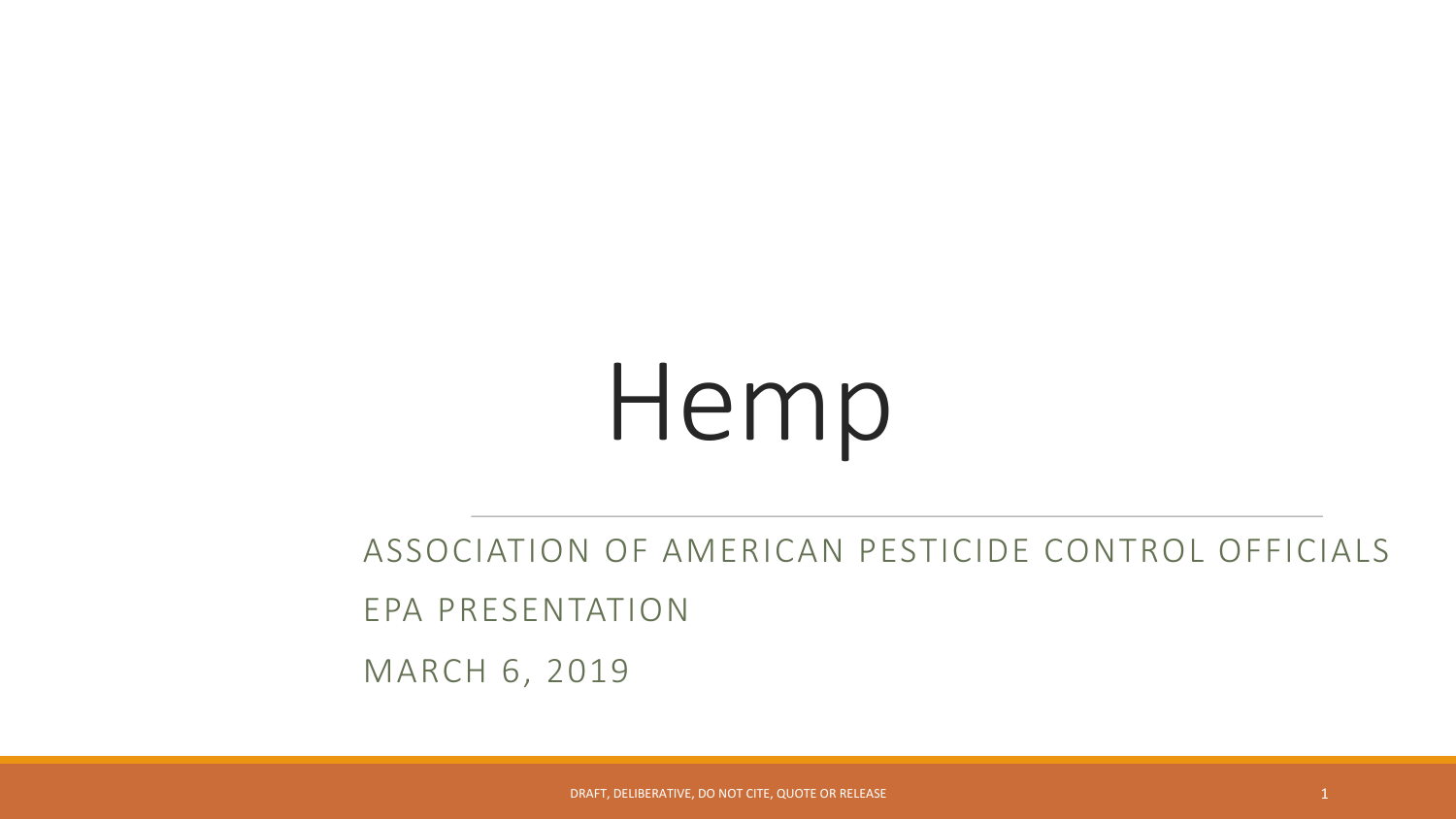

### **Overview**

### Farm Bills

### Hemp

### Questions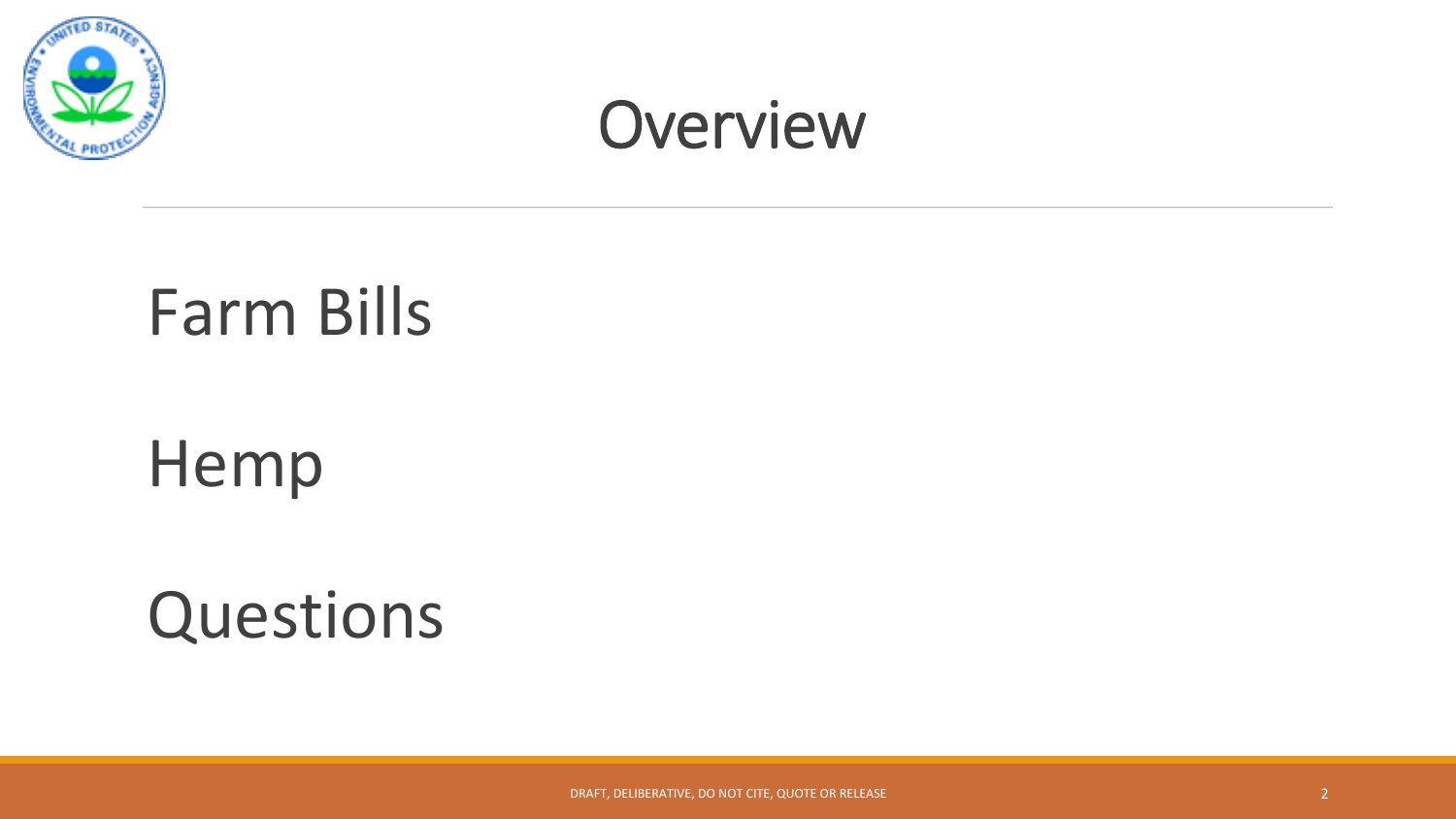

### 2014 Farm Bill - Enacted

- The 2014 federal Farm Bill allowed for production of industrial hemp if:
- 1) the industrial hemp was cultivated for purposes of research; and
- 2) it was allowed under state law.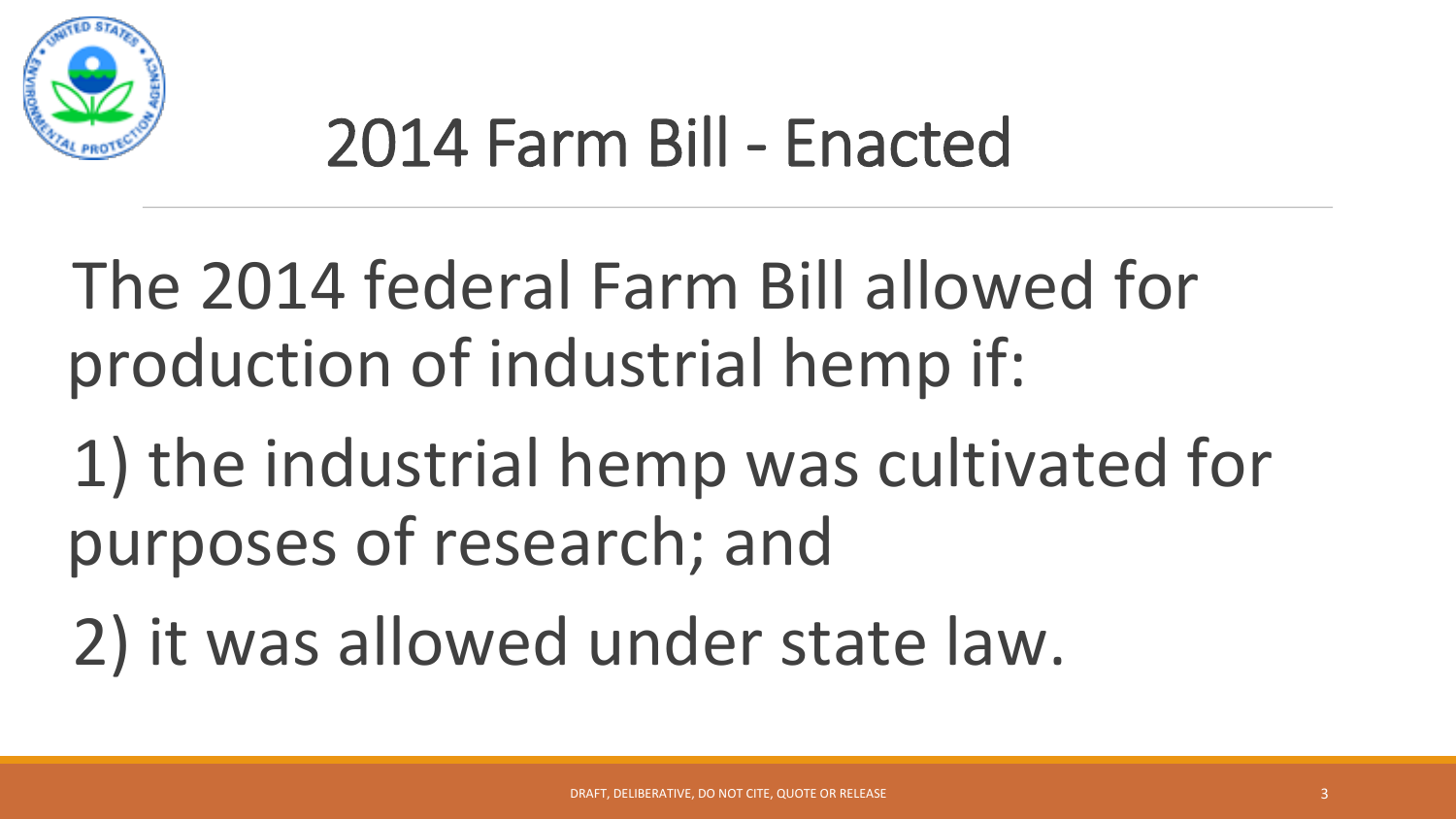

## 2018 Farm Bill - Enacted

SEC. 12619. CONFORMING CHANGES TO CONTROLLED SUBSTANCES ACT. 

(a) IN GENERAL.—Section 102(16) of the Controlled Substances Act (21) U.S.C.  $802(16)$ ) is amended—

(2) by striking "Such term does not include the" and inserting the following:

 $''$ (B) The term 'marihuana' does not include-

"(i) hemp, as defined in section 297A of the Agricultural Marketing Act of 1946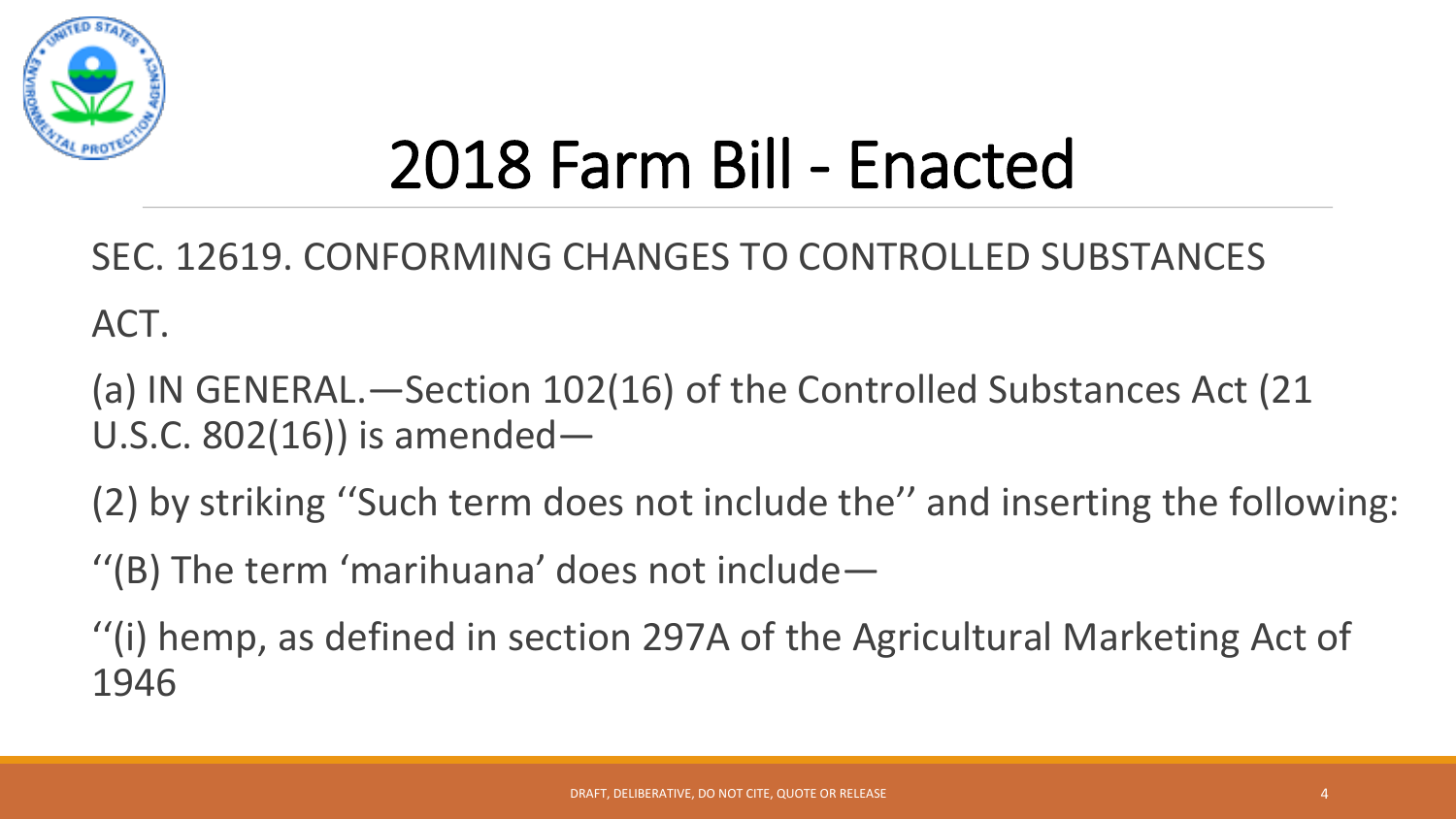

"The term 'hemp' means the plant Cannabis" sativa L. and any part of that plant, including the seeds thereof and all derivatives, extracts, cannabinoids, isomers, acids, salts, and salts of isomers, whether growing or not, with a delta-9 tetrahydrocannabinol concentration of not more than 0.3 percent on a dry weight basis."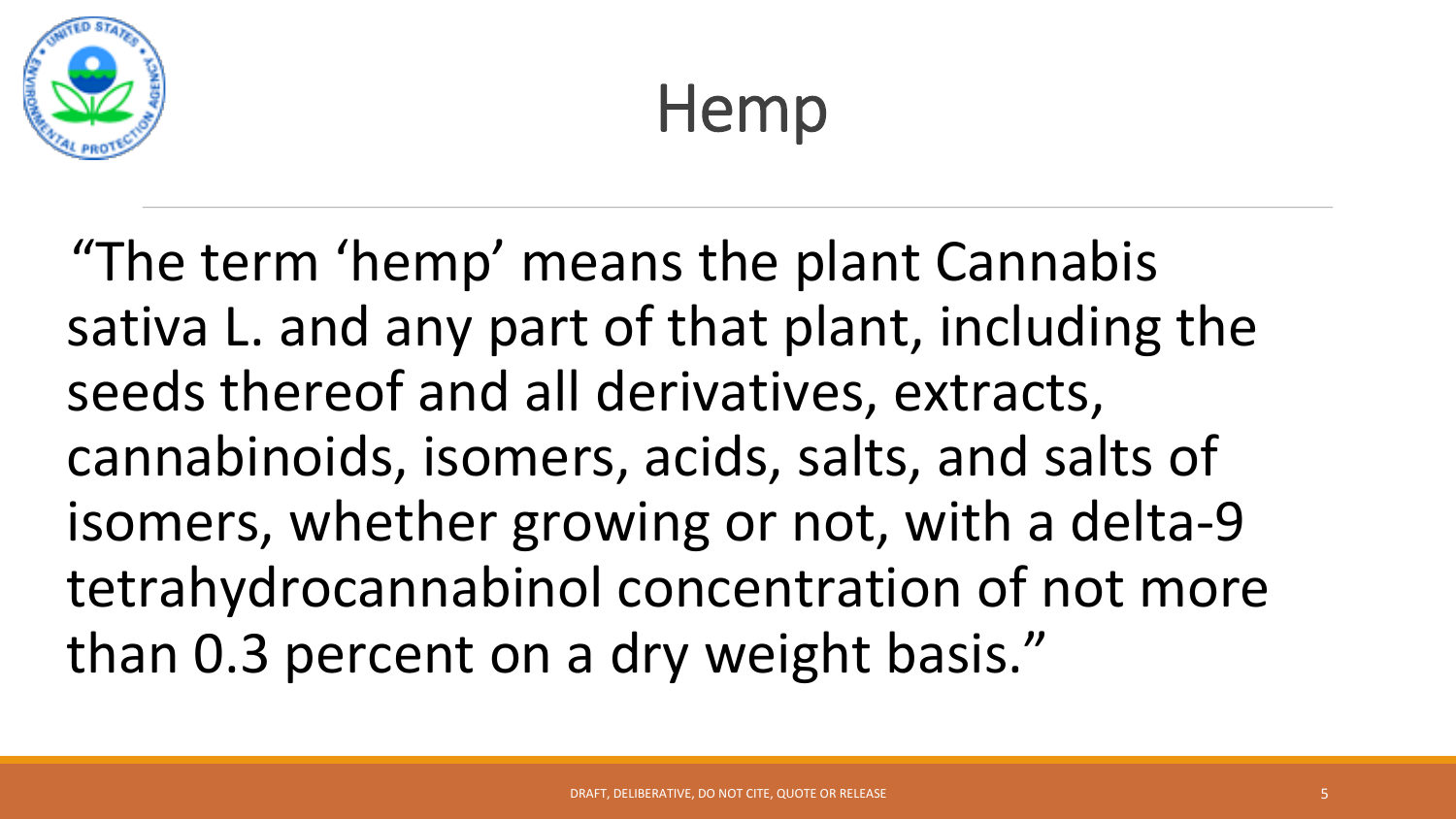

"A State or Indian tribe desiring to have primary regulatory authority over the production of hemp in the State or territory of the Indian tribe shall submit to the Secretary, through the State department of agriculture (in consultation with the Governor and chief law enforcement officer of the State) or the Tribal government, as applicable, a plan under which the State or Indian tribe monitors and regulates that production as described in paragraph (2)"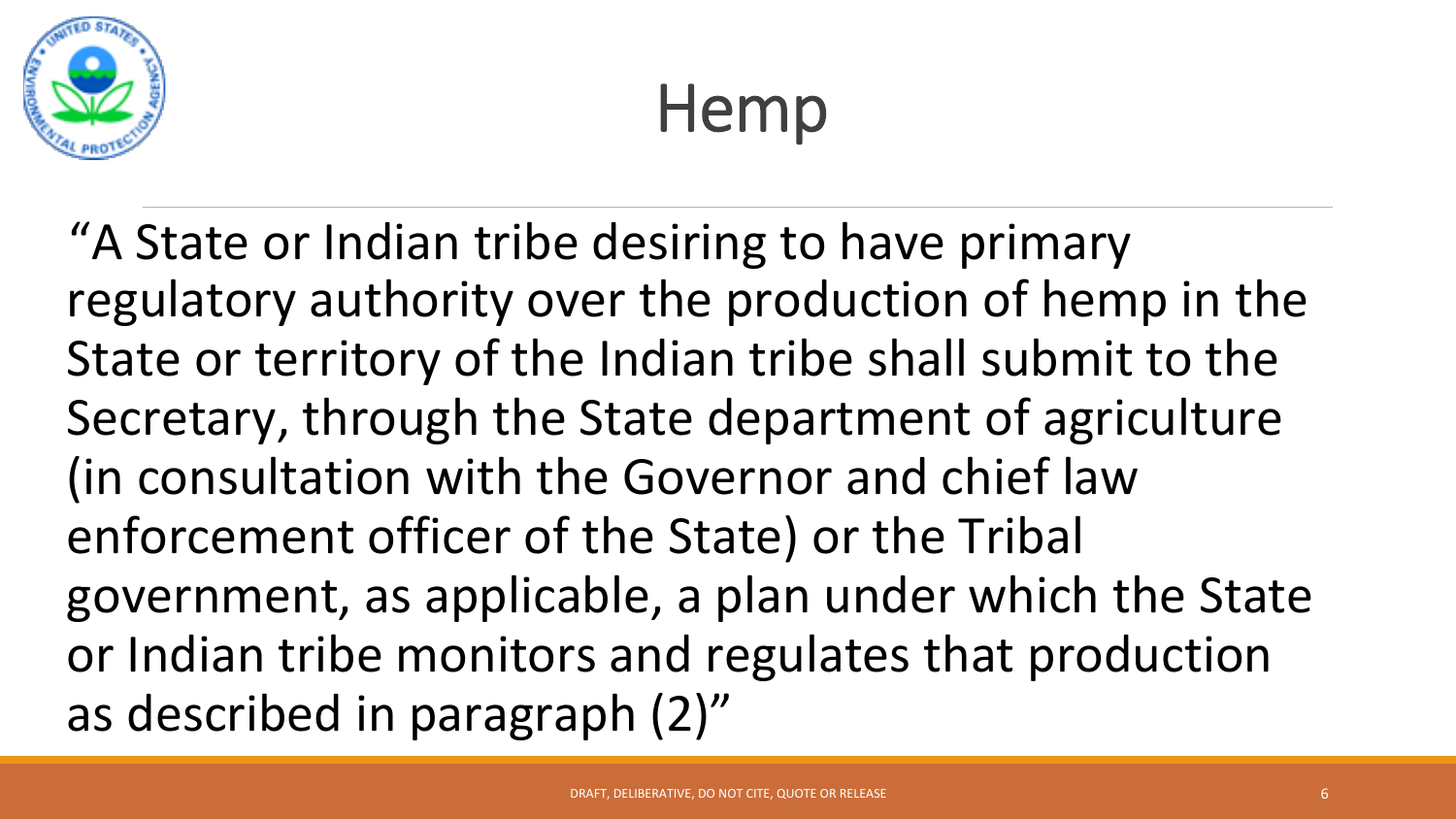

#### ''SEC. 297C. DEPARTMENT OF AGRICULTURE.

#### "(a) DEPARTMENT OF AGRICULTURE PLAN.—

" $(1)$  IN GENERAL.—In the case of a State or Indian tribe for which a State or Tribal plan is not approved under section 297B, the production of hemp in that State or the territory of that Indian tribe shall be subject to a plan established by the Secretary to monitor and regulate that production in accordance with paragraph (2)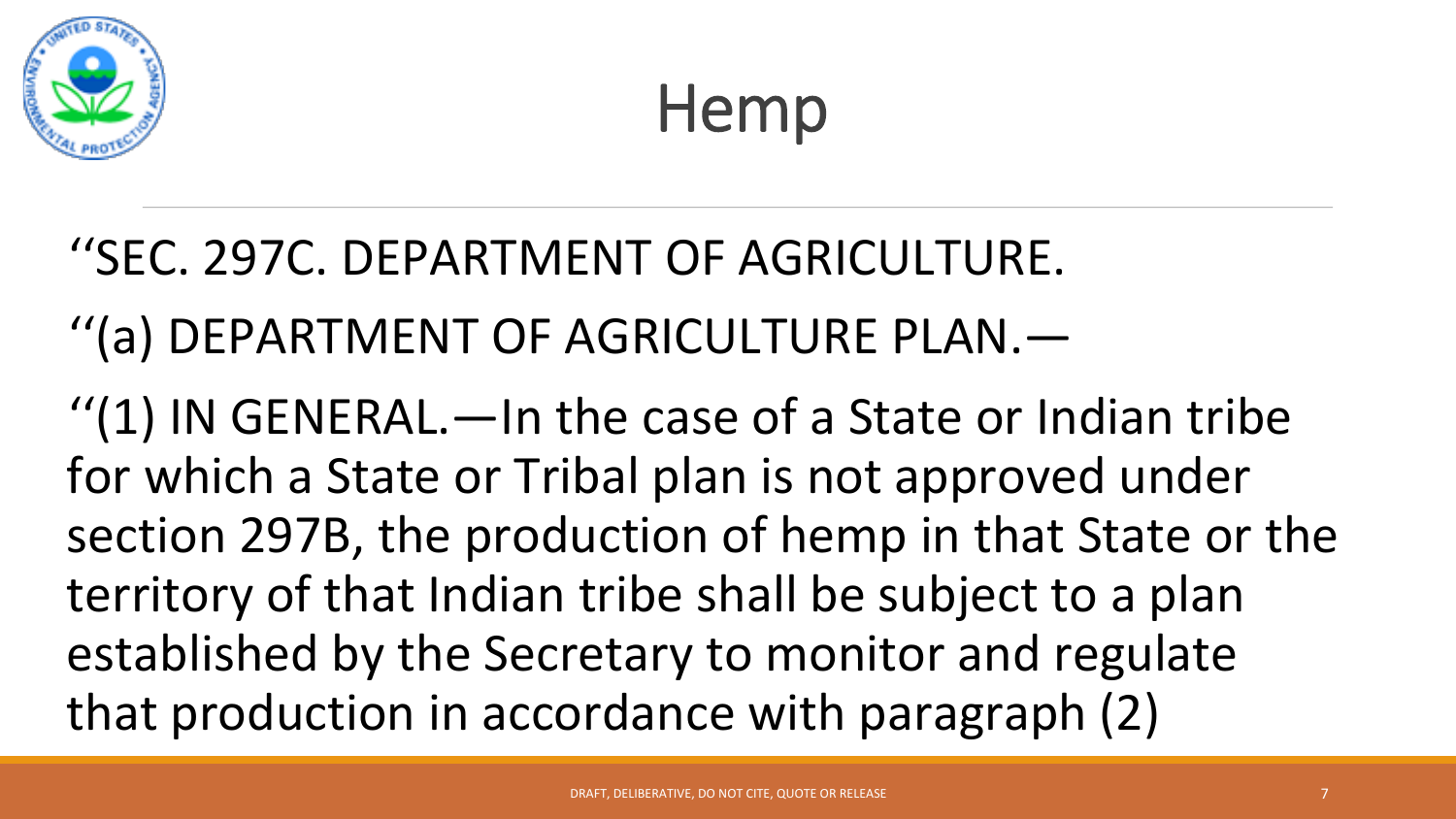

Violations 

 $'$ (i) failing to provide a legal description of land on which the producer produces hemp;

 $''(ii)$  failing to obtain a license or other required authorization from the State department of agriculture or Tribal government, as applicable; or

"(iii) producing Cannabis sativa L. with a delta-9 tetrahydrocannabinol concentration of more than 0.3 percent on a dry weight basis.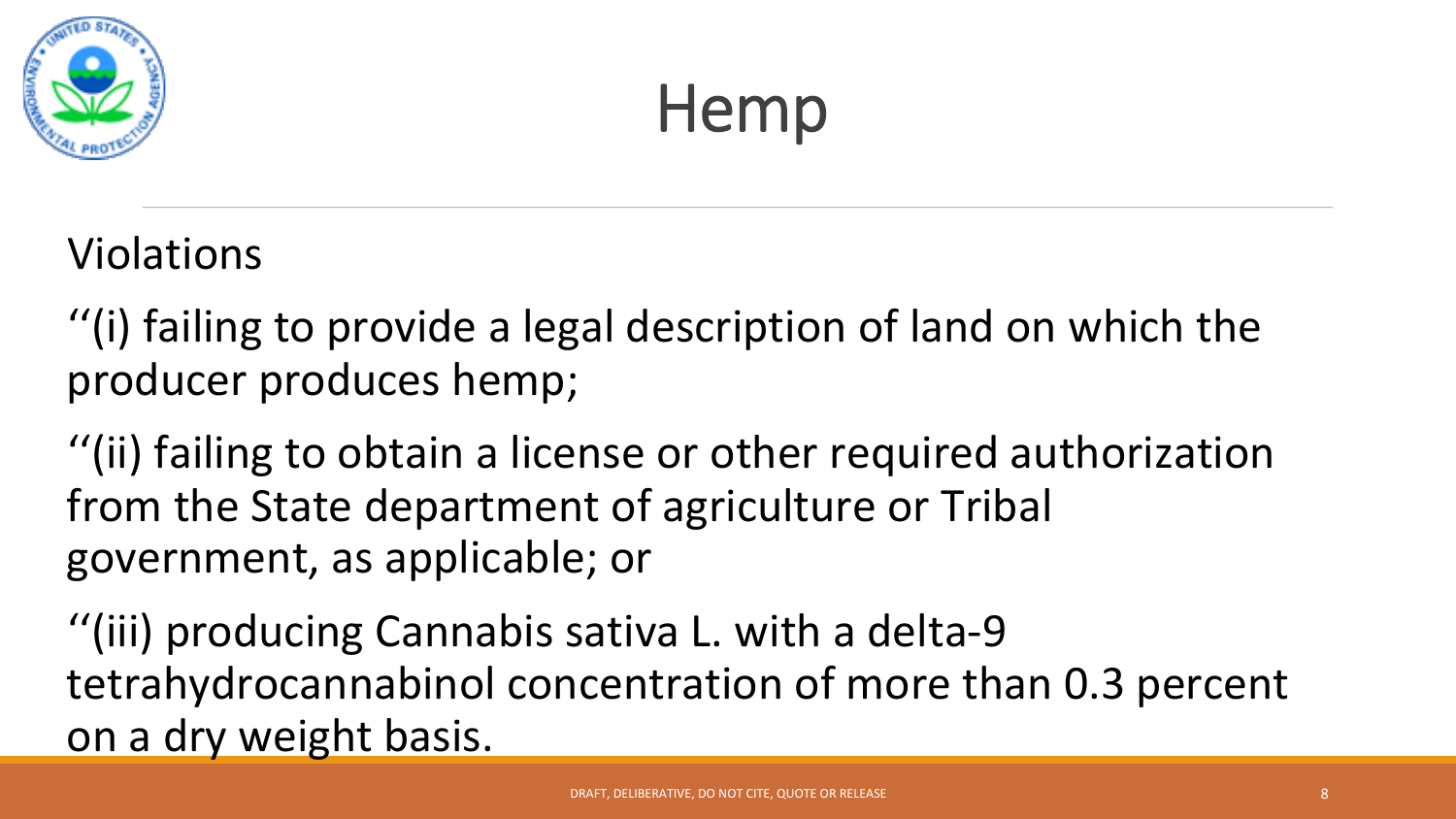

#### SEC. 10114. INTERSTATE COMMERCE.

(a) RULE OF CONSTRUCTION.—Nothing in this title or an amendment made by this title prohibits the interstate commerce of hemp (as defined in section 297A of the Agricultural Marketing Act of 1946 (as added by section 10113)) or hemp products.

(b) TRANSPORTATION OF HEMP AND HEMP PRODUCTS.—No State or Indian Tribe shall prohibit the transportation or shipment of hemp or hemp products produced in accordance with subtitle G of the Agricultural Marketing Act of 1946 (as added by section 10113) through the State or the territory of the Indian Tribe, as applicable.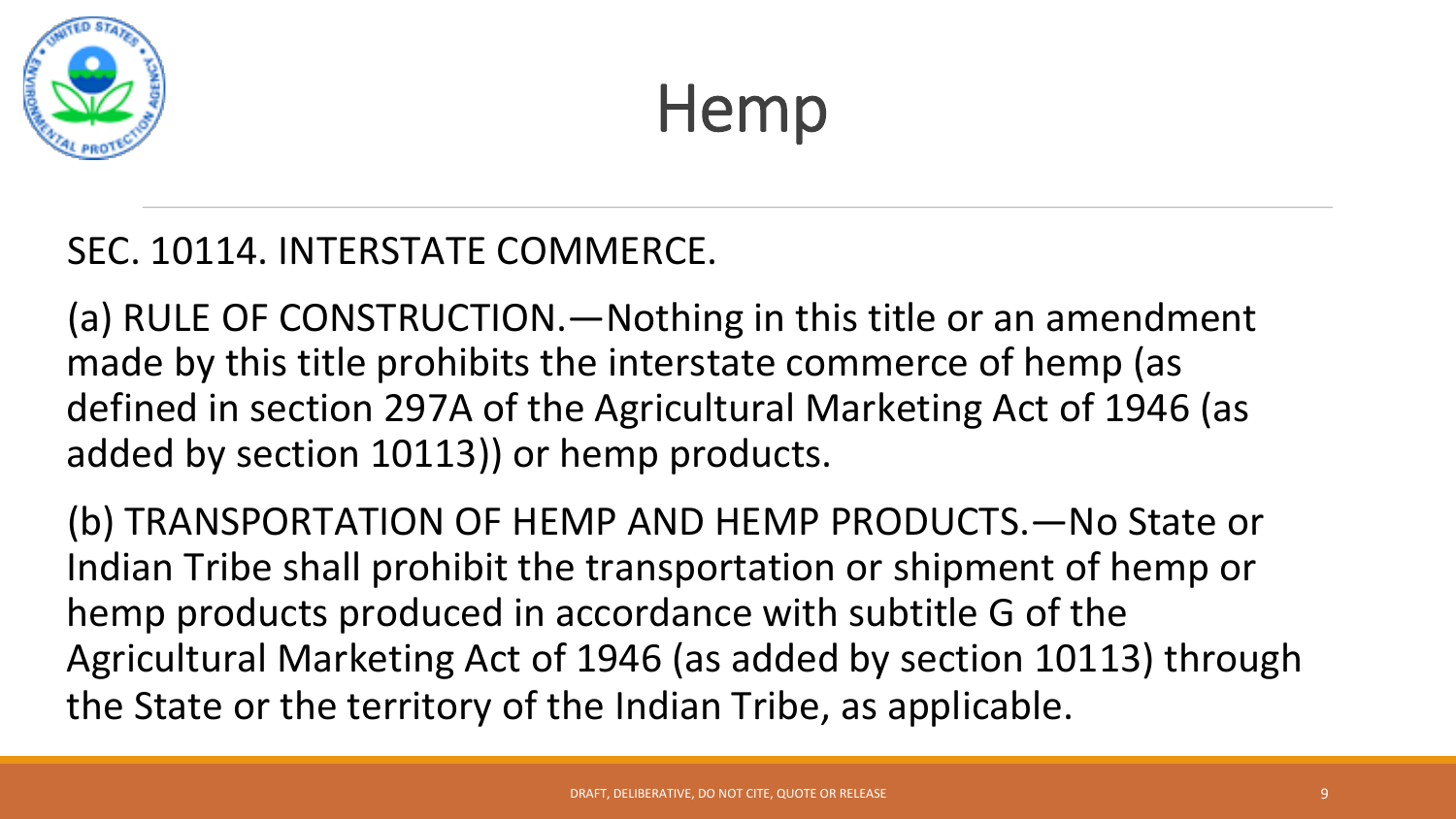

There are currently no pesticides registered by EPA specifically for use on cannabis.

Some pesticide labels do list industrial hemp among listed crops.

Currently, there are no tolerances established for marijuana or hemp.